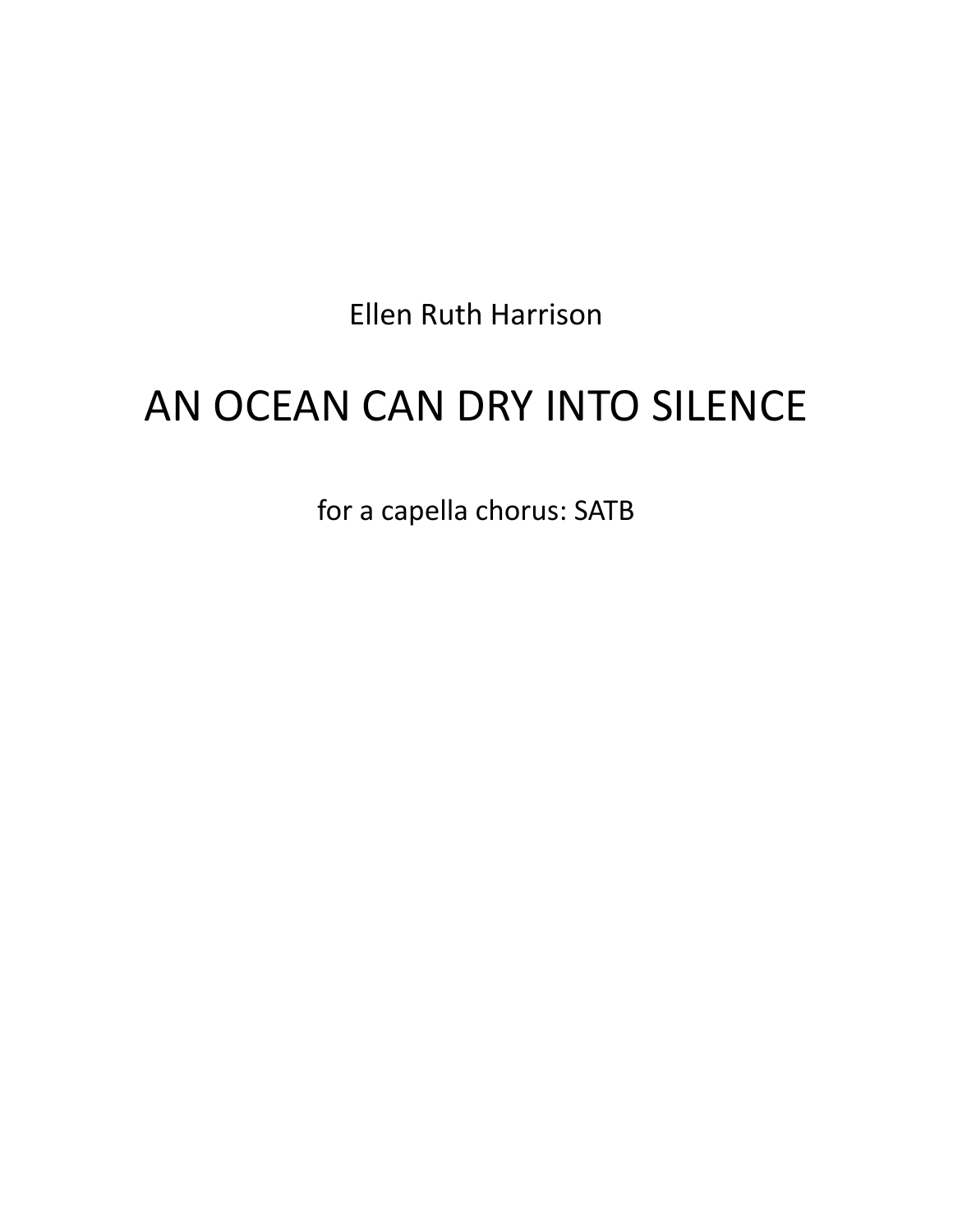*for Carolivia with many thanks for the inspiration* 

## SHE THINKS OF NEW MEXICO

Dear Ocean, something I'll tell you Because I love you, There is many a god who has fallen Away from the world. I've a thought here that says An ocean can dry into silence Leaving only that silence The red cliffs, the salt and the sand.

from *Seasongs* by Carolivia Herron

The piece reflects the motion of the ocean's waves, at times soothing and lyrical, at other times despairing and dramatic. It opens with loosely flowing vocalises that are periodically gathered together in gentle chords that highlight the text. The work gradually becomes more rhythmic as the lower voices form an accompaniment to the fragmented, at times anguished, soprano line. After a brief chordal section punctuated with silence, a faint return of the vocalise rides the waves of whispered voices from the sea.

Duration: circa 5 minutes

EllenRuthHarrison.com ellen.harrison@uc.edu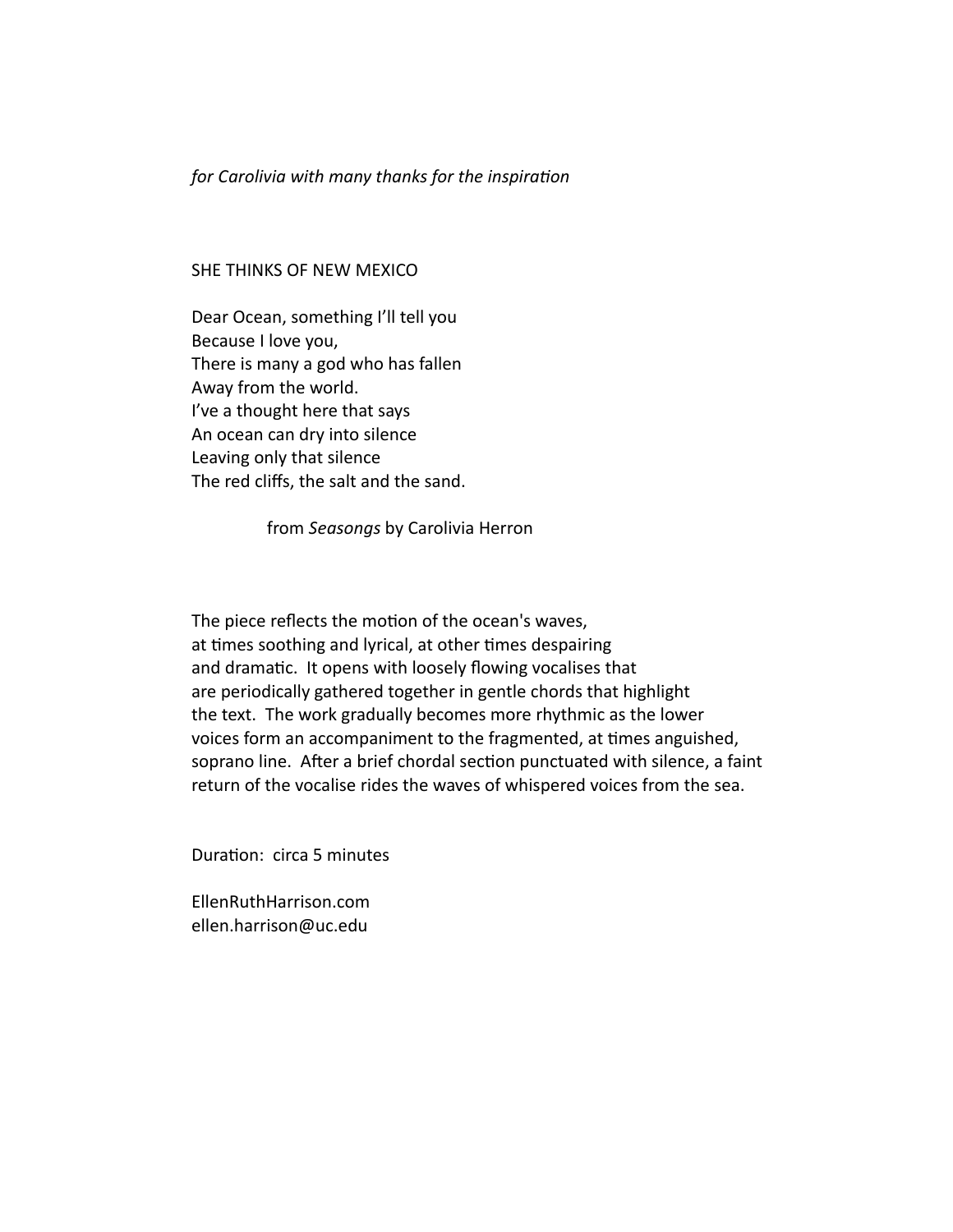## An Ocean Can Dry Into Silence

Carolivia Herron **Ellen** Ruth Harrison 2011



© 2011 Ellen Ruth Harrison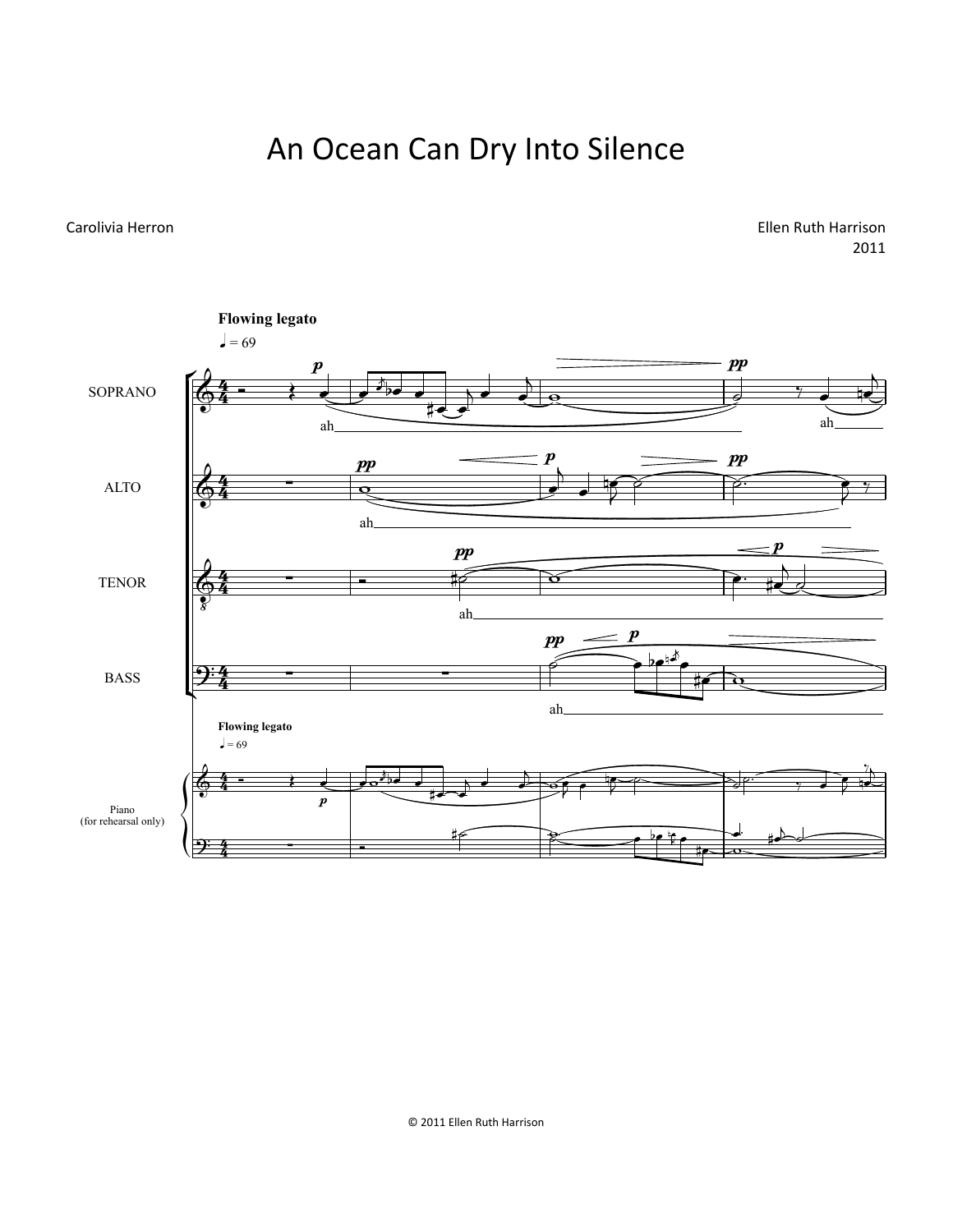

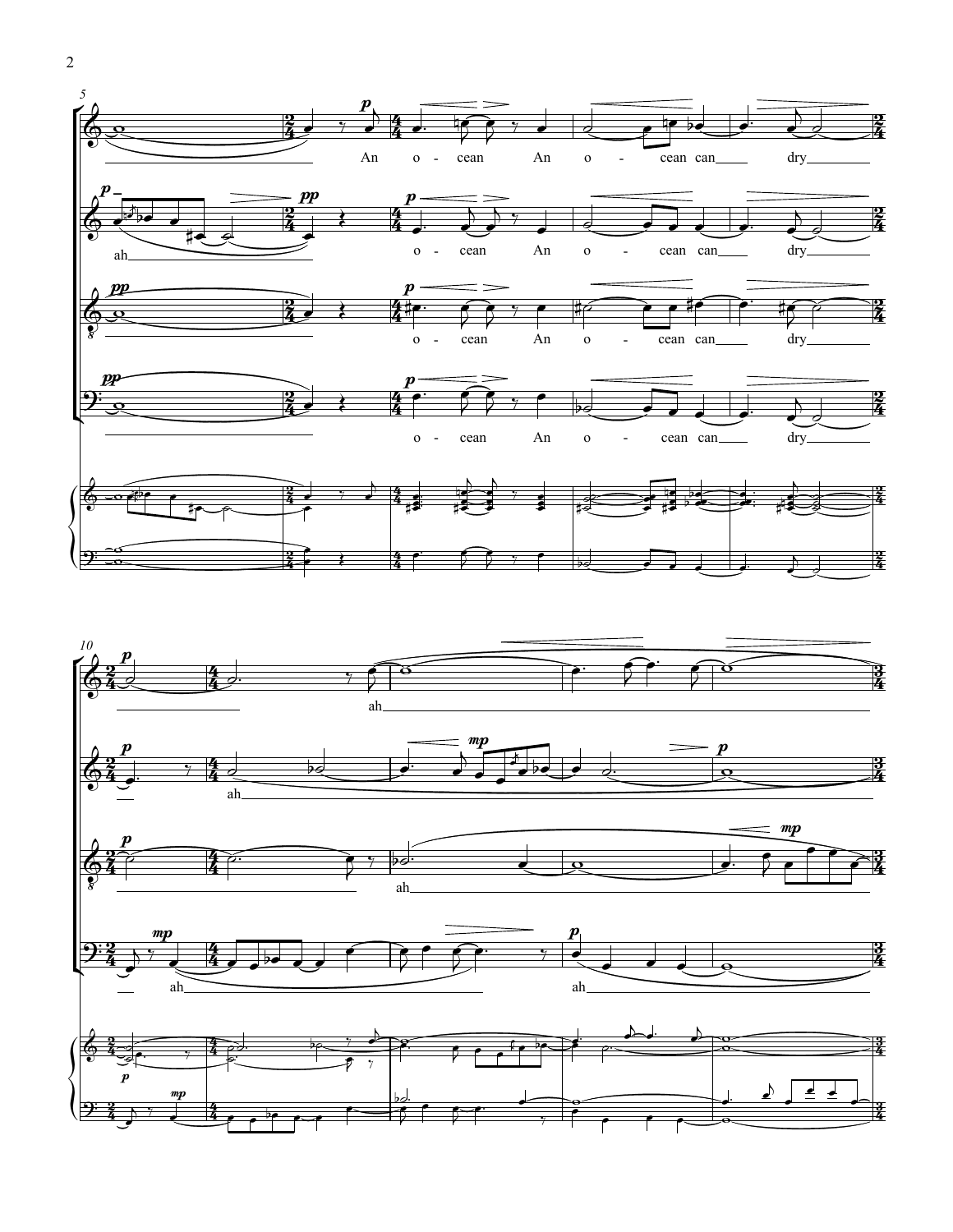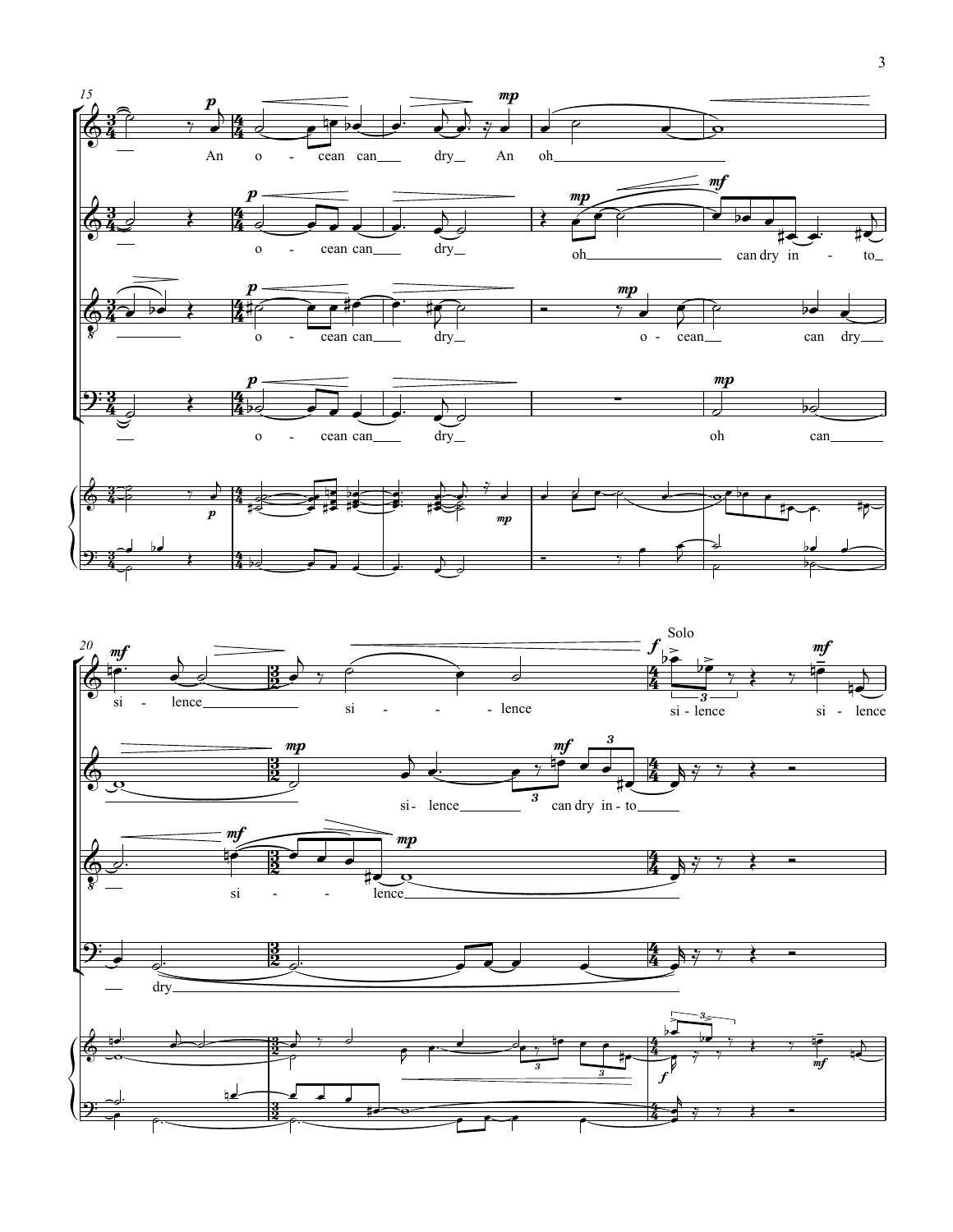

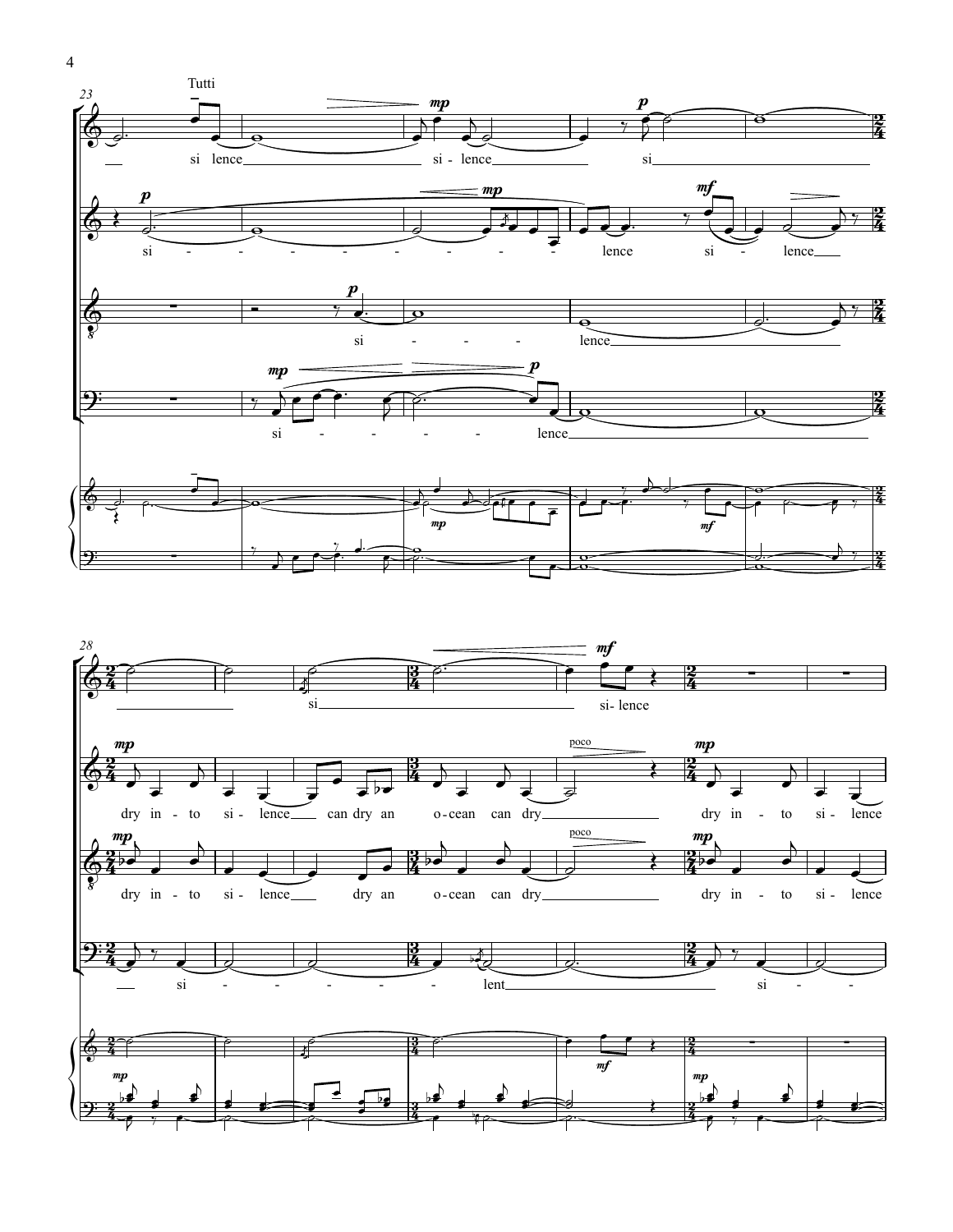

<sup>5</sup>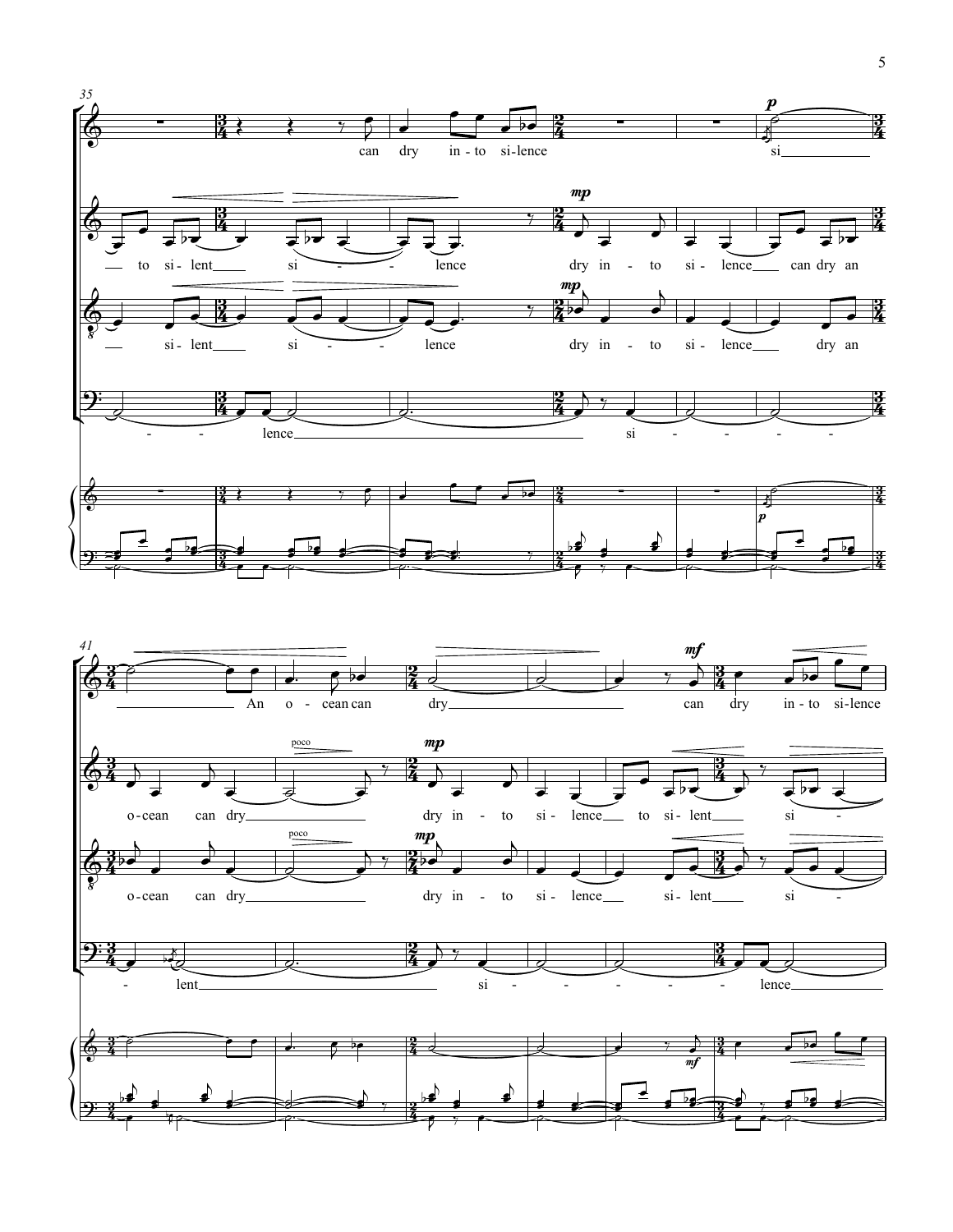

4  $\frac{4}{4}$ 

 $9\frac{4}{4}$   $\frac{2}{9}$ 

3 4

 $\frac{1}{2}$   $\frac{1}{2}$   $\frac{1}{2}$   $\frac{1}{2}$   $\frac{1}{2}$ 

pp<br> $\mathop{\rightarrow}\limits^{\text{pp}}$ 

 $\overline{\cdot}$ 

 $\frac{1}{2}$   $\frac{1}{2}$   $\frac{1}{2}$ 

œ j œ <sup>œ</sup> <sup>œ</sup>

 $\frac{1}{2}$ 

 $\cdot$   $\frac{1}{2}$   $\frac{1}{2}$ œ  $\blacksquare$ œ  $\frac{1}{2}$ œ .  $\frac{1}{\epsilon}$  : œ  $\equiv$  $\overline{\cdot}$ 

 $\frac{1}{2}$   $\frac{1}{2}$   $\frac{1}{2}$ 

œ . j œ œ  $\frac{1}{2}$ bœ

œ . œ œ  $\ddot{\phantom{a}}$ œ .  $\frac{1}{\epsilon}$  : œ  $\frac{1}{2}$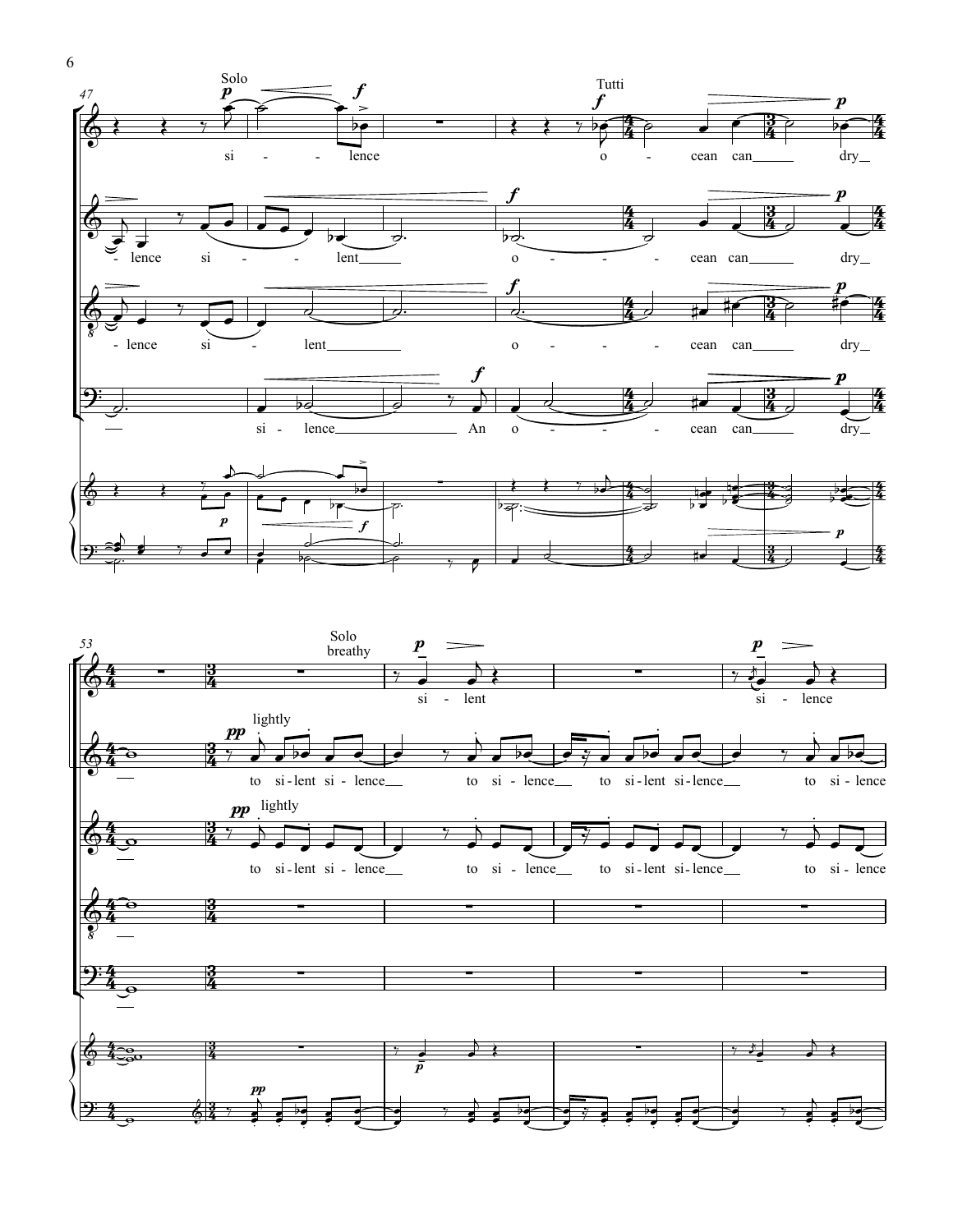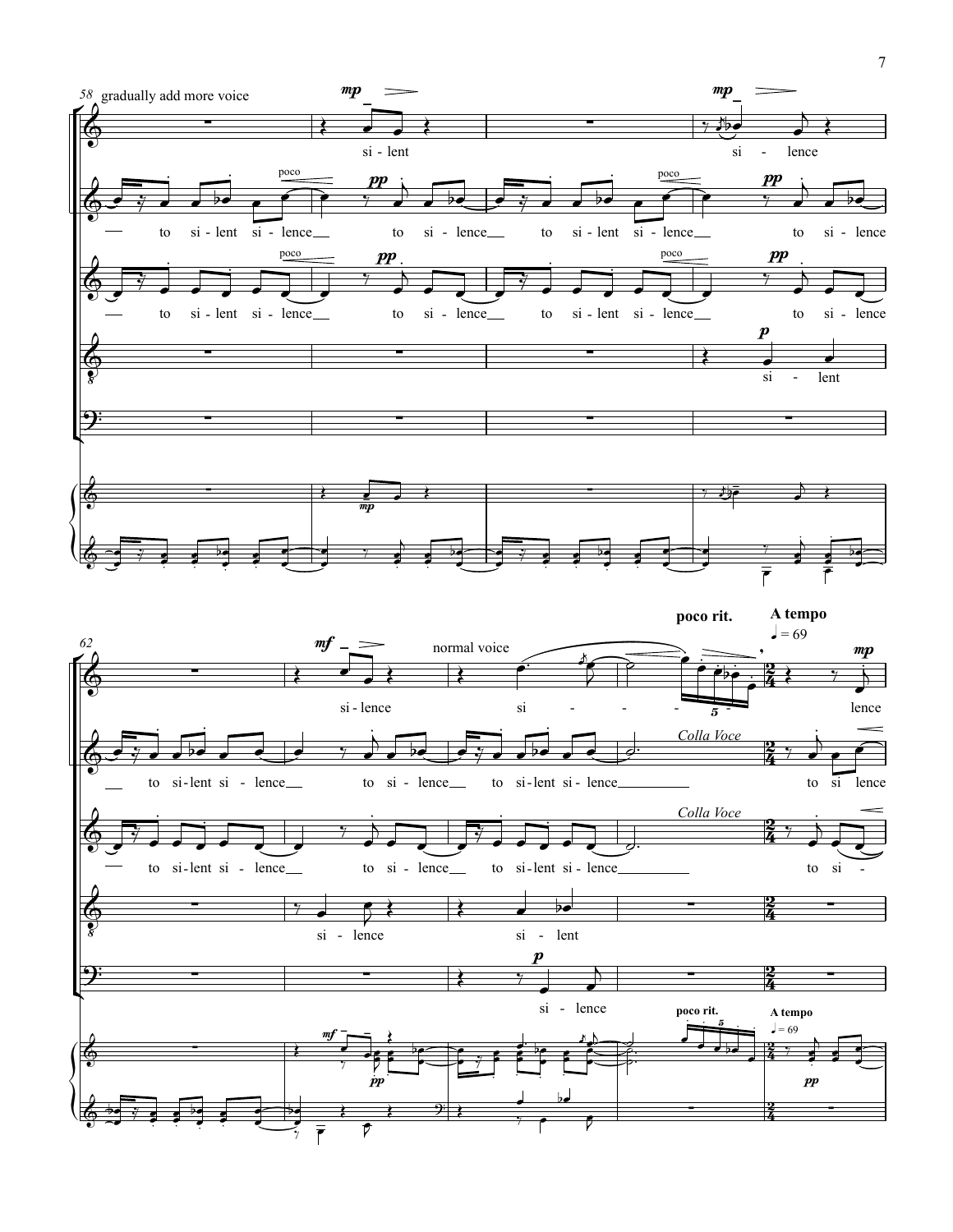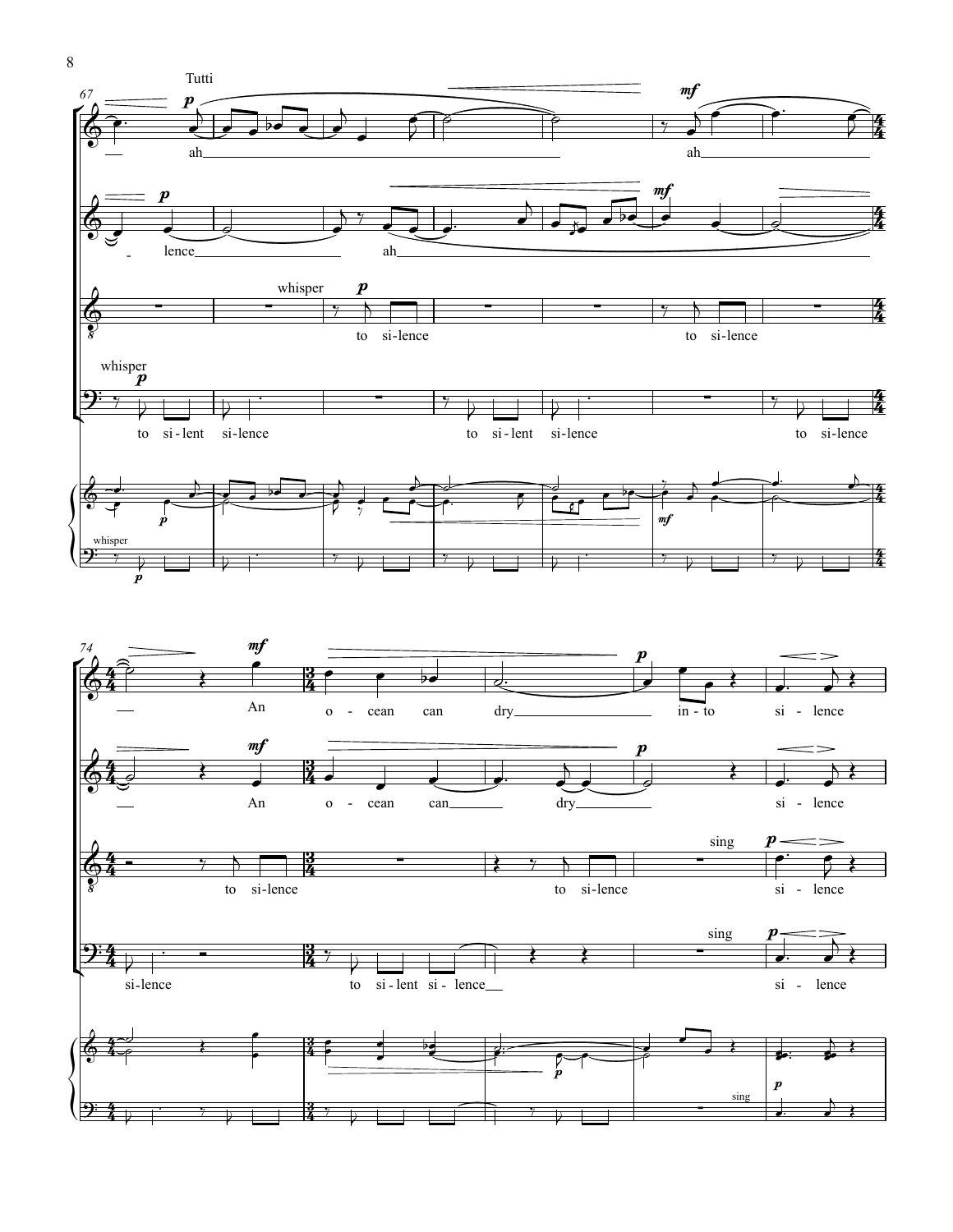